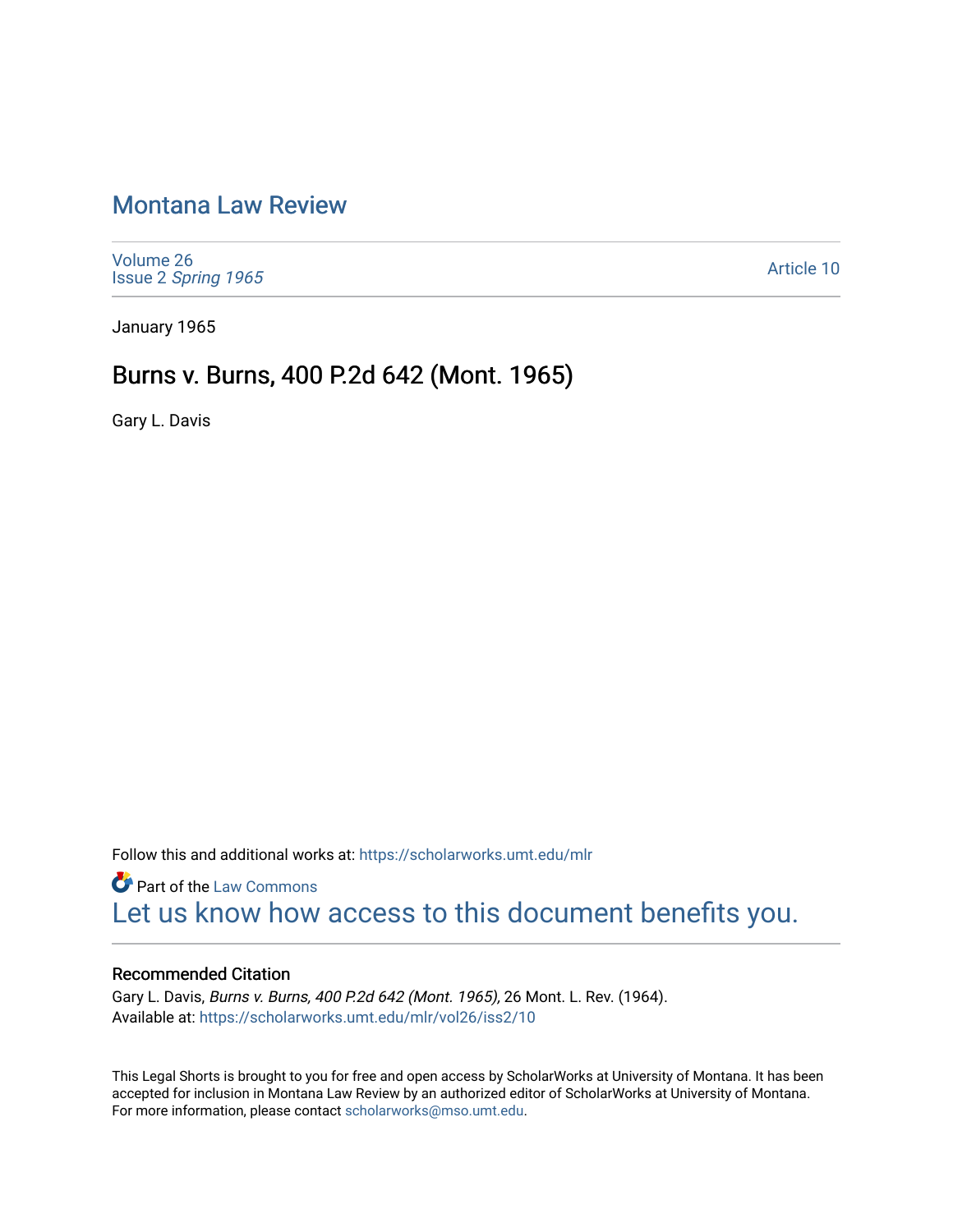perspective, and the objectives of the Federal Power Act, as a whole, be achieved. <sup>30</sup>

The Commission's decision correctly resolved the conflict between priority and preference. Because of its recognition that the priority created by section 5 of the act must be paramount, the usefulness of the preference clause has been severely limited. The preference given public agencies will not be applicable unless public and private producers happen to apply simultaneously for a preliminary permit, or a license for which no permit has been issued.

BRUCE L. ENNIS.

DIVORCE-RECRIMINATION IS NO LONGER AN ABSOLUTE DEFENSE-A DECREE OF DIVORCE MAY BE AWARDED TO BOTH PARTIES IN CERTAIN SITUA-TION.-Plaintiff wife commenced an action in district court for separate maintenance. Defendant husband cross-claimed for a divorce. Plaintiff's complaint was amended to seek an absolute divorce. The trial court granted a decree of divorce to each party and alimony and support to the wife. On appeal by the wife to the Montana Supreme Court,1 *held,* affirmed. The doctrine of recrimination, as established by Montana statute, is not an inflexible rule to be mechanically applied. Where both parties to a divorce action have established grounds for divorce and the trial court finds that the legitimate objects of marriage have been destroyed, the court may, in its discretion, award a divorce to both parties. *Burns v. Burns,* 400 P.2d 642 (Mont. 1965).

Montana has dramatically reversed its position on the strongly criticized doctrine of absolute recrimination,<sup>2</sup> and has become one of the few jurisdictions to adopt the double divorce.<sup>3</sup> The following discussion is an analysis of the legal rules and reasons employed in those cases in which both spouses have established a cause of action for divorce.

<sup>3</sup>Petitions to review and set aside the Federal Power Commission order licensing PNPC to build High Mountain Sheep were entered in June, 1964, in the United States Court of Appeals for the District of Columbia Circuit. Petitions were filed separately by WPPSS, the Washington State Department of Conservation, and the Secretary of the Interior through the U. S. Attorney General. All three argued that the Federal Power Commission erred in matters of law and fact, and all sought remand of the case to the Federal Power Commission—the first two with court<br>orders in favor of WPPSS's application, and the last in favor of fed

<sup>&#</sup>x27;The appeal was based on two grounds: that the lower court's award of alimony was inadequate, and that the court erred in granting a double divorce. Instant case at 643. 'The instant decision was anticipated in Bissel v. Bissel. 129 Mont. 187, 284 P.2d 264 (1955), where the court, in a lengthy discussion of recrimination, gave approval by way of dictum to cases which abandoned strict application of the doctrine in other jurisdictions.

<sup>.&</sup>lt;br>E.g., DeBurgh v. DeBurgh, 39 Cal. 2d 858, 250 P.2d 598 (1952); Flagg v. Flagg,<br>192 Wash. 679, 74 P.2d 189 (1937); Simmons v. Simmons, 122 Fla. 325, 165 So. 45 Published 1936); Burch, J. Burch, 195 F. 2d 799 (3d Cir. 1952); Barber v. Barber, 28 Tenn.<br>Published by State 192 (Stk-2dt Hull Barty of Montana, 1964); Barber v. Barber, 28 Tenn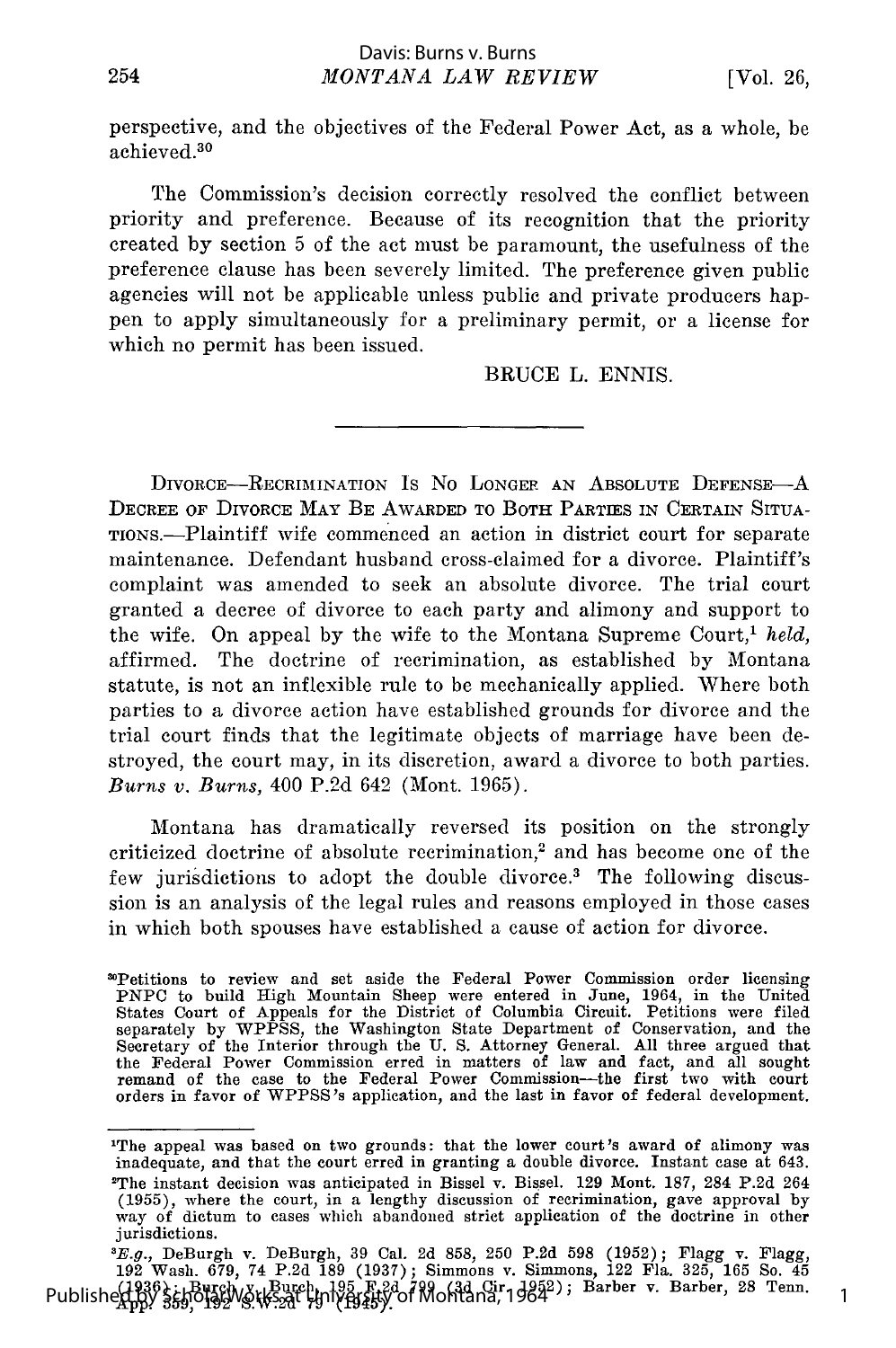**1965]**

#### ABSOLUTE RECRIMINATION

Analogous to the doctrine of contributory negligence in tort actions, absolute recrimination renders divorce impossible when each spouse is guilty of misconduct serious enough to give the other a cause of action for divorce.<sup>4</sup> Recrimination first appeared in the Mosaic Code,<sup>5</sup> and was later assimilated into Roman canon law. The chief purpose of the doctrine was the protection of the property rights of the wife where both spouses had been guilty of adultery.<sup>6</sup> Lord Stowell, sitting in an ecclesiastical court, was the first to apply recrimination in England.<sup>7</sup> Later English courts realized the consequences of inflexible application of the doctrine but were reluctant to overrule such an established principle. A remedy was found in the Matrimonial Causes  $Act^8$  and its amendments,  $9$  which transferred divorce jurisdiction to the common law courts and allowed the judges discretion in granting a divorce where both parties were guilty of misconduct. American courts applied the doctrine as a matter of course, and today some form of recrimination is found in almost every jurisdiction.<sup>10</sup>

Recrimination has been justified on a number of legal principles. Most frequently used is the doctrine of "unclean hands"—the equitable principle that one who is guilty of misconduct should not receive aid from the court.<sup>11</sup> Another theory views marriage as a mutually dependent covenant, and if both parties have breached any of the covenants, neither may be granted a divorce.<sup>12</sup> A third explanation is based on the doctrine of pari delicto, or equal fault, which also calls for denial of a divorce.<sup>13</sup>

The sociological justifications for recrimination have been under constant attack by legal writers.<sup>14</sup> It was formerly thought that a principal merit of the doctrine would be that of keeping the family together. However, almost all the states, although having a vital interest in preservation

- $5$ <sup>61</sup> If any man take a wife, and go in unto her, and hate her, and give occasions of speech against her, and bring up an evil name upon her. . ." and these charges of<br>the wife against the husband are true, then "she shall be his wife; he may not put<br>her away all his days." Deut. 22:13-19.
- 'Beamer, Doctrine of *Recrimination in Divorce Proceedings,* 10 U. **KAN. CITY** L. **REV.** 213, 249  $(1941)$
- Forster v. Forster, 1 Hag. Con. 144, 147, 161 Eng. Rep. 504, 506 (1790).
- 120 & 21 Vict., **c.** 85 (1857).
- 'See 1 Edw. 8 & 1 Geo. 6, **c.** 57 (1937).
- 10Thirty-two states have some form of recormination by statute, and the remainder, except Connecticut, recognize the doctrine by juidicial decision. 2 VERNIER, AMERICAN FAMILY LAWS § 78, at 82-88 (1932 ed.).
- <sup>11</sup>See, e.g., Thorem v. Thorem, 188 Minn. 153, 246 N.W. 674 (1933); Phillips v. Phillips<br>48 Ohio App. 322, 193 N.E. 657 (1933).
- <sup>12</sup>Comfort v. Comfort, 17 Cal. 2d 736, 752, 112 P.2d 259, 268 (1941). "The deceptive analogy to contract law ignores the basic fact that marriage is a good deal more than a contract." *DeBurgh*, *supra* note 3, 250 P.2d
- <sup>13</sup>Johns v. Johns, 29 Ga. 718 (1860).

<sup>14</sup>In 1948, a committee of experts of the American Bar Association, participating in the National Conference of Family Life, strongly recommended the elimination of the defense of recrimination. REPORT **OF THE LEGAL** SECTION OF NATIONAL **CONFERENCE ON** FAMILY **LIFE 1, 3,** 7 (1948). https://scholarworks.umt.edu/mlr/vol26/iss2/10

<sup>&#</sup>x27;Goldsmith v. Goldsmith, 151 Misc. 198, 270 N.Y.Supp. 47 (1934).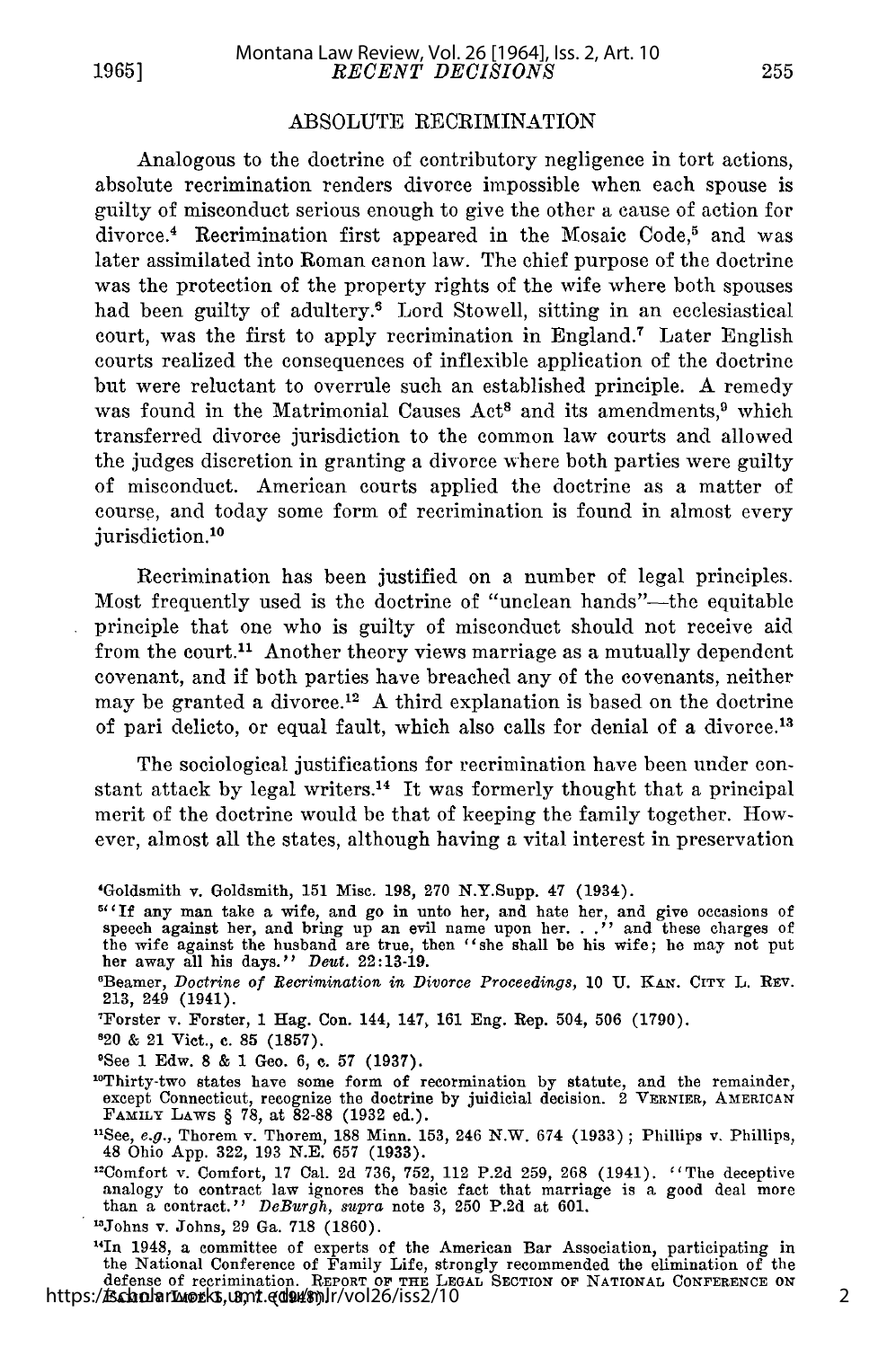of the family as the fundamental sociological unit of our civilization, have decided that the interests of family and society can best be served by permitting divorce in certain situations.<sup>15</sup> Moreover, the trend is towards further liberalization of divorce laws:

This decision and tendency may be said to be due to a slowly awakening realization that denial of divorce seldom restores life to families sociologically dead when they come into court, and that if anything is preserved it is but the dead and empty shell of what has been and is no longer-a realization that upon refusal of divorce, those things which cannot be done legally are often done illegally, those which cannot be done openly are done clandestinely; that other relationships are formed, nameless children born; and that even if the parties force themselves to remain together, their children probably will not thank them for it or even be imbued with any high and lasting ideas about their family, or the family as a sociological concept. If this is the justification for permitting divorce where only one party is at fault, how much more reasonable is it to permit divorce where both parties hold their marriage vows in contempt, and the likelihood that attempts at reconciliation will fail are thereby doubled.<sup>16</sup>

Application of recrimination may have the effect of encouraging immorality. In a majority of cases, the counter charge is based on adultery or cruelty.<sup>17</sup> It is true that existence of the doctrine causes the spouse seeking divorce to avoid giving the other a cause of divorce; however, once both parties have a cause of divorce, either or both may continue to violate the marriage vows without fear that the other will obtain a divorce.

As a result, the more honest and upright of the two, who realizes that his marriage has been a failure and desires to terminate it and remarry, is denied a divorce and forced to choose between celibacy and forming an illicit relationship. A legal doctrine which has this effect can hardly be justified on the basis of public policy.<sup>18</sup>

Another major defect of the doctrine is that a petty form of blackmail is encouraged. The defendant may demand substantial concession is return for not raising an existing recriminatory defense.<sup>19</sup>

The justification that recrimination protects the wife's property interests is based on canon law and early English decisions. In those times absolute divorce was prohibited because the wife had no property of her

256

 $^{15}$ Public policy of the state still favors maintenance of the marriage if there is a possibility of reconcilitation. See 4 ARIZ. L. REV. 88, 92 (1962).

<sup>&</sup>quot; 6 Beamer, *supra* note 6, at 249.

*<sup>7</sup>Id.* at 251.

*<sup>1</sup>Id.* at 252.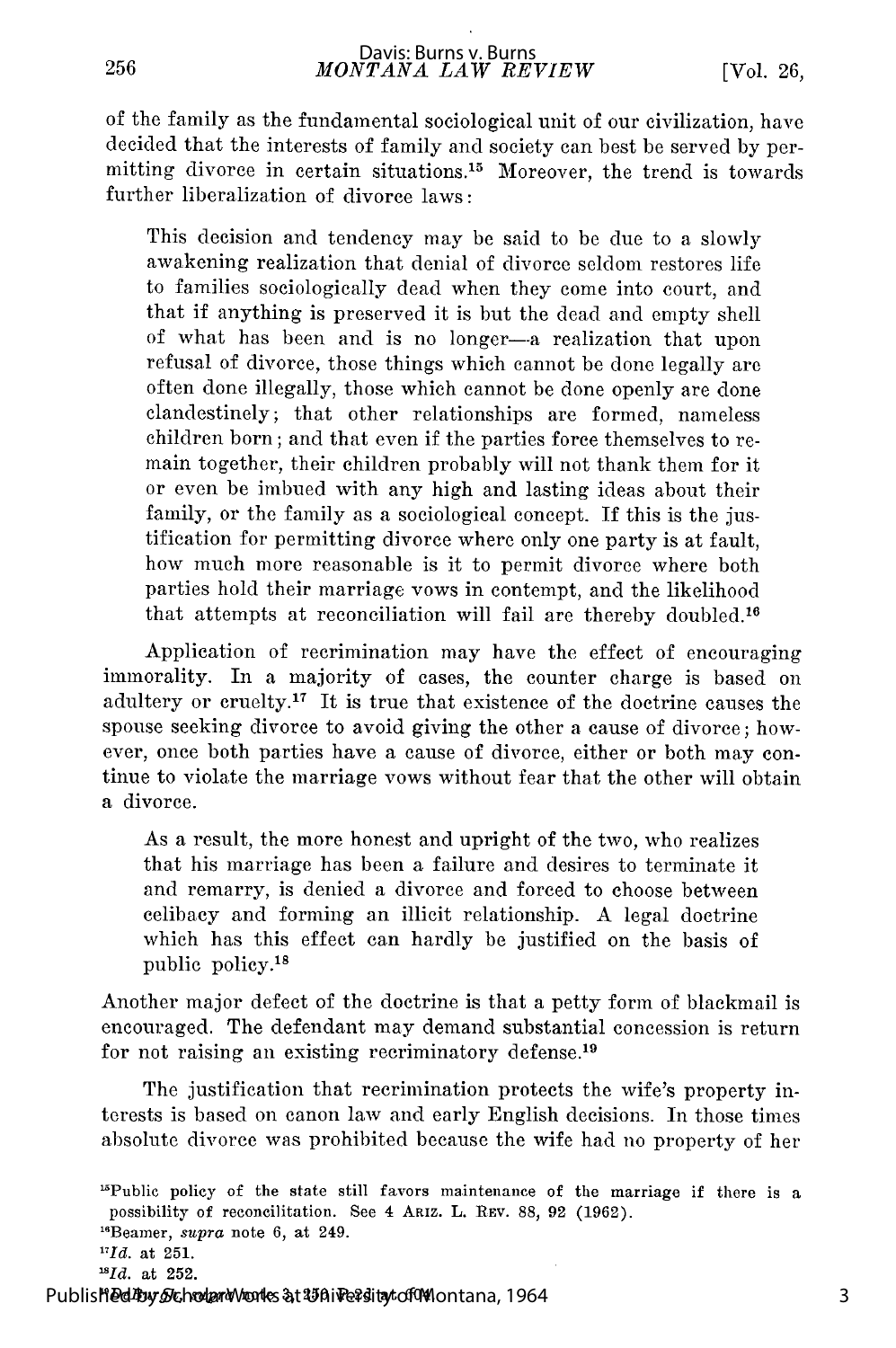own and there was no place for women outside the home. The only way to keep a wife from becoming a public charge was to deny divorce and continue the husband's liability for her debts. Today women frequently own property during marriage, and in addition there is a place for them in society. They now occupy substantial positions in business, industry, and the professions.<sup>20</sup> Therefore the economic argument in support of recrimination is no longer valid.

The development of new grounds for divorce not based on fault has contributed to a trend away from strict recrimination. As a countercharge of misconduct against the party seeking divorce, recrimination was derived from the alleged fault of the parties. It follows, that if a divorce is sought on some ground other than fault, recrimination would not be appropriate. If the defendant's fault is not the basis of the action, there is no reason to require plaintiff to be "innocent." Thus the recent growth of statutory grounds for divorce, such as separation, incompatibility, and insanity, which are based on "conditions" other than fault of the parties, is another means by which amelioration of the doctrine has occurred.21

#### THE RETREAT FROM RECRIMINATION

The retreat from inflexible operation of the doctrine of recrimination has taken several, nonmutually exclusive forms: (1) making recrimination a discretionary rather than an automatic defense,<sup>22</sup> (2) the use of comparative rectitude, by which some courts grant a divorce if one party's misconduct is not as serious as that of the other,<sup>23</sup> and  $(3)$  double divorce. The majority of courts abandoning strict recrimination have adopted comparative rectitude, while a few, such as Montana and California, have adopted the double divorce.<sup>24</sup>

#### 1. DISCRETIONARY RECRIMINATION.

By the instant decision Montana has made application of recrimination discretionary, following the reasoning of the California Supreme Court in the leading case of *DeBurgh v. DeBurgh,25* decided in 1952. There, Justice Traynor, writing for the majority, interpreted California's Civil Code so as to give discretion to trial courts in applying recrimination. One section of the code states that "divorces must be denied upon showing  $[of]$ ... recrimination."<sup>26</sup> Another section defines recrimination

**2'CAL.** CIV. **CODE** § 111. REVISED **CODES** OF **MONTANA,** 1947, § 21-118 is identical. Herehttps://schickaneworks.umtobedu/mlr/vol26/iss2/diffed R.C.M.

<sup>2</sup> Beamer, *supra* note 6, at 253.

<sup>&#</sup>x27;See Comment, 41 CALIF. L. REV. 320, 322 (1953).

<sup>&#</sup>x27;Courts have also restricted the application of recrimination, some requiring that plaintiff's transgressions be of the same type upon which he bases his action, while others permit use of the doctrine only when plaintiff is guilty of adultery. Kovak v. Kovak, 26 Ill. App. 2d 29, 167 N.E.2d 281 (1960); Hokamp v. Hokamp, 32 Wash. 2d 593, 203 P.2d 357 (1949).

<sup>&</sup>lt;sup>23</sup>E.g., Longinotti v. Longinotti, 169 Ark. 1001, 277 S.W. 41 (1925).

*I'Supra* note 3.

*<sup>&#</sup>x27;Supra* note 3.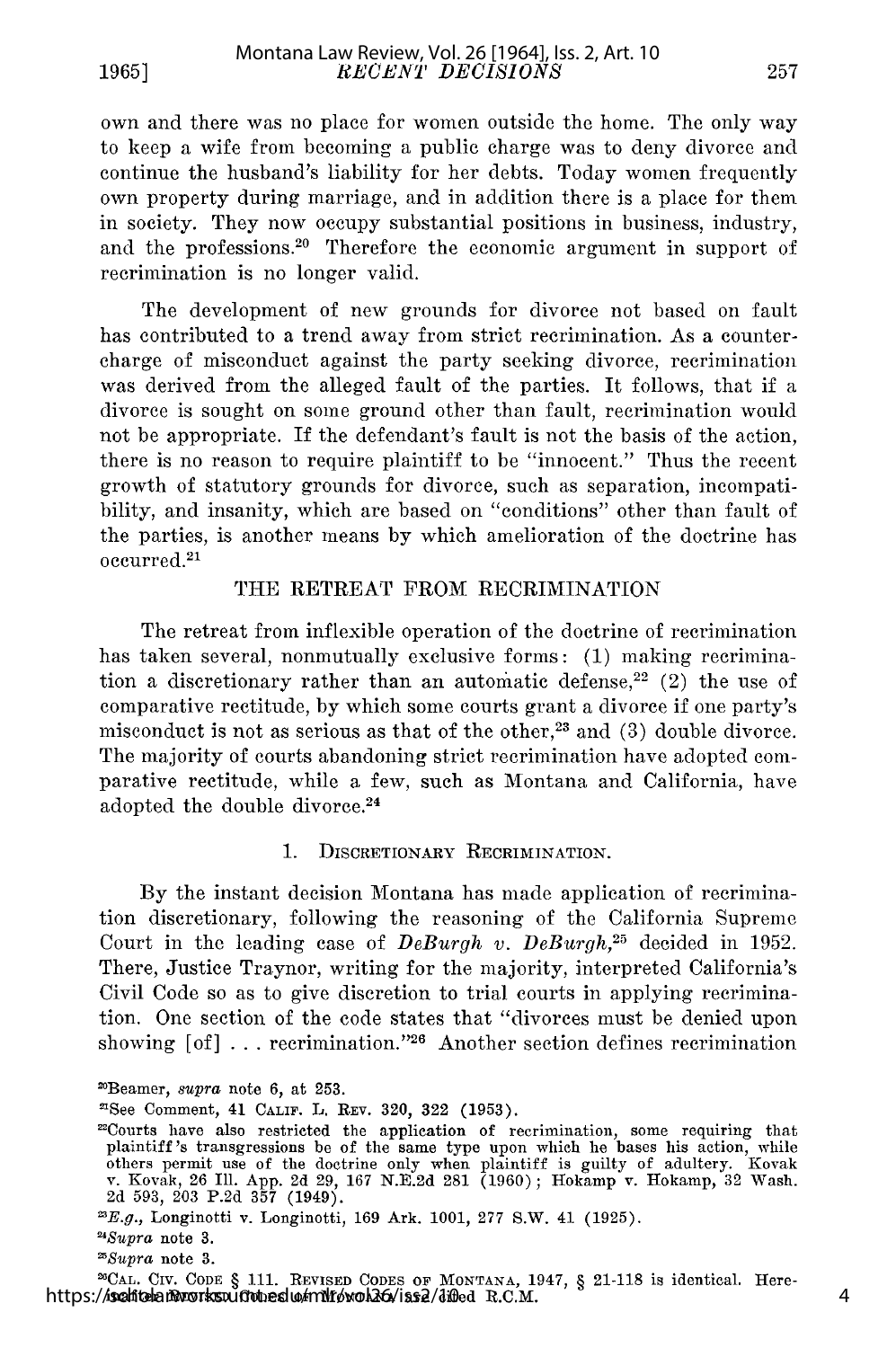as "a showing by the defendant of any cause of divorce against plaintiff, *in bar* of plaintiff's cause of divorce."<sup>27</sup> (Emphasis added.) The latter section had previously been interpreted as making every cause of divorce against plaintiff an absolute and automatic bar to relief in every case. Upon re-examination, however, the California court found, that if the legislators had intended the statute to be mandatory, then the phrase "in bar of plaintiff's cause of divorce" would be superfluous.<sup>28</sup> Its insertion, the court said, indicated a legislative intent that a showing of a cause of divorce against plaintiff would not in every case be "in bar" of plaintiff's relief, but only in the discretion of the trial court.

In *DeBurgh,* the California court laid down four major considerations which should govern the courts in exercising their newly found discretion: (1) prospect of reconciliation, (2) effect of marital conflict on the parties,  $(3)$  effect on third parties, and  $(4)$  comparative guilt.<sup>29</sup> The court, however, set no standards to determine what would constitute an abuse of discretion in application of the new theory of recrimination. This vagueness was clarified the following year in *Phillips v. Phillips<sup>30</sup>* when the same court held that it is an abuse of discretion to apply recrimination and deny the divorce where the legitimate objects of marriage have been destroyed. 31 In the principal case, the Montana court applies the *Phillips'* rule.<sup>32</sup>

In the thirteen years since the *DeBurgh* decision, at least fifteen other jurisdictions have tempered the doctrine of absolute recrimination.<sup>33</sup> The majority of these are western states. Several, like Montana, have statutes similar to those of California. A definite trend away from strict recrimination is now recognized.<sup>34</sup> Those states retreating from the doctrine have taken two different approaches to making application of recrimination discretionary: (1) the use of comparative rectitude as a basis for granting an unilateral decree in favor of the more "innocent" spouse, and (2) the use of the dual decree, either automatically with comparative guilt playing no part, or only when in terms of comparative guilt, both parties have contributed equally to the marriage failure.

## 2. COMPARATIVE RECTITUDE.

The doctrine of comparative rectitude has developed by implication from the pari delicto rationale of strict recrimination. If the parties are

'An annotation found in 170 A.L.R. 1076 (1947) indicated the beginning of a trend away from strict recrimination. Numerous decisions which temper recrimination are found in the supplemental decisions to the annotation.<br>Published by ScholarWorks at University of Montana, 1964

**<sup>2</sup>CAL.** CIV. CODE § 122. Identical to R.C.M. 1947, § **21-128.**

<sup>&#</sup>x27;8Concurring in result only, three Justices argued that the language of code section **111** precluded any discretion. Associate Justice John **C.** Harrison, dissenting in the principal case, argued along the same line. Justice Adair reserved the right to file a dissent at a later date.

*<sup>9</sup>DeBurgh, supra* note **3, 250 P.2d** at **606.**

**<sup>341</sup>** Cal. 2d 869, 264 **P.2d** 926 **(1953).**

*<sup>&#</sup>x27;"Id.* at 931.

<sup>&</sup>lt;sup>32</sup>Instant decision at 644-45.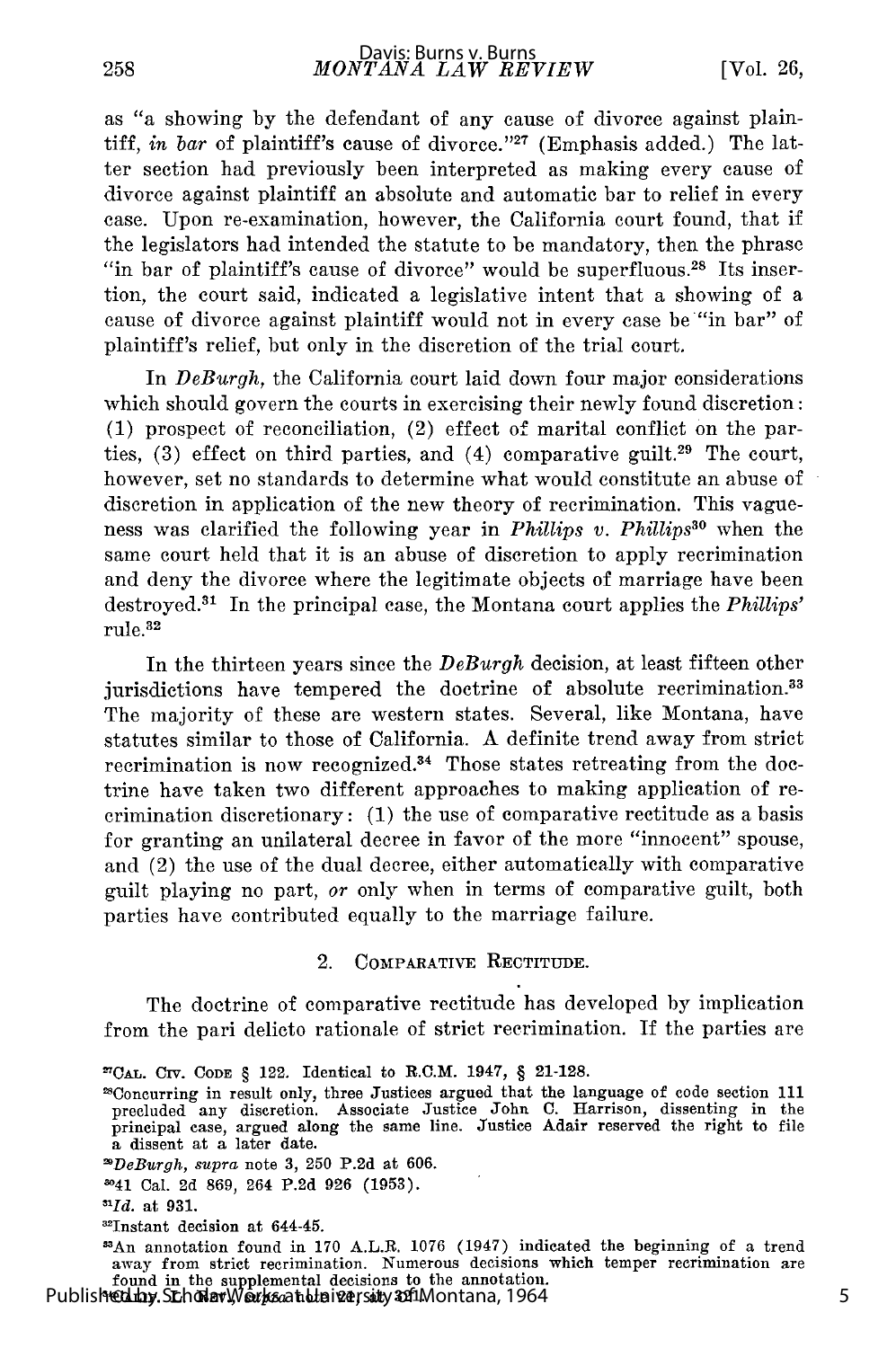**1965]**

denied a divorce because of recrimination when both arc equally at fault, it follows that if the parties are not in equal fault, that the party least guilty may be granted a divorce. 35 Comparative rectitude is used in those states which have relaxed recrimination, yet have not made double divorce a part of their law. Thus, comparative rectitude may be applied when the court feels a divorce should be granted because there is no prospect of reconciliation.<sup>36</sup> The use of the doctrine to grant an unilateral decree has the advantage of giving the court the power to grant either party a divorce, depending upon whose conduct has been the most condemnatory. However, a unilateral decree makes one party the victor, and the other suffers a psychological, and possibly an economic defeat. The fault principle thus continues to be the determining factor.

#### 3. DOUBLE DIVORCE

The award of a divorce to both parties is a recent development of divorce law, based on the discretion inherent in the clean hands doctrine<sup>37</sup> and fostered by the retreat from absolute recrimination. In this country precedent for the dual decree is found in decisions from the state of Washington which is the only jurisdiction having mutual divorce by statute.38 However, mutual divorces had been decreed prior to enactment of the present statute.<sup>39</sup> Support for the double divorce is also found in the English case of *Blunt v. Blunt,40* which by dictum reasoned that an award of divorce to both parties was possible when injustice might be done if the court gave an unilateral decree. <sup>41</sup>

Comparative guilt may be a factor in determining whether a double divorce is justified. Consideration of this factor has resulted in two different approaches in application of the dual decree. In Washington, if both parties seek a divorce, the courts seem to automatically grant a decree to both.42 Thus, comparative rectitude is not considered. However,

- 'SIn a comparative rectitude jurisdiction, if fault is exactly balanced, evidently the divorce is denied. See Furlong, *Dual Divorce Decrees and Conciliation in Contem-porary Family Law,* 2 WILLAMETTE L. J. 134, 155 (1963).
- '7"Important developments of the past-several decades have made it increasingly clear that the courts can no longer decline to exercise the discretion inherent in the clean hands doctrine." *DeBurgh, supra* note 3, **250** P.2d at 603.

'Schirmer v. Schirmer, 84 Wash. 1, 145 Pac. **981** (1915); Hilleware v. Hilleware, 92 Wash. 99, 158 Pac. 999 (1916);; McDonall v. McDonall, **95** Wash. 553, 164 Pac. 204 (1917).

"See, e.g., Schilling v. Schilling, 42 Wash. 2d 105, 253 P.2d 952 (1953); Merkel v.<br>Merkel, 39 Wash. 2d 102, 234 P.2d 857 (1951); Hathaway v. Hathaway, 23 Wash. 2d<br>237, 160 P.2d 632 (1945); Cornwall v. Cornwall, 13 Wash. 2

6

<sup>&#</sup>x27;Smith v. Smith, 64 Iowa 682, 21 N.W. **137** (1884).

<sup>&</sup>lt;sup>386</sup>'If the court determines that either party, or both, is entitled to a divorce . . . .'' WAsH. REV. CODE § 26.08.110 (1951).

<sup>&</sup>quot;[1943] A.C. 517, **531** (H.L.).

<sup>&</sup>quot;Although there are no statutory prohibitions against such a decree, the dual divorce did not appear until 1915. Disapproval by way of dictum was given by Justice Field<br>in Conant v. Conant, 10 Cal. 249, 256 (1858), "a decree granting a divorce in favor<br>of each, would be an anomalous proceeding." Justice Fie operate.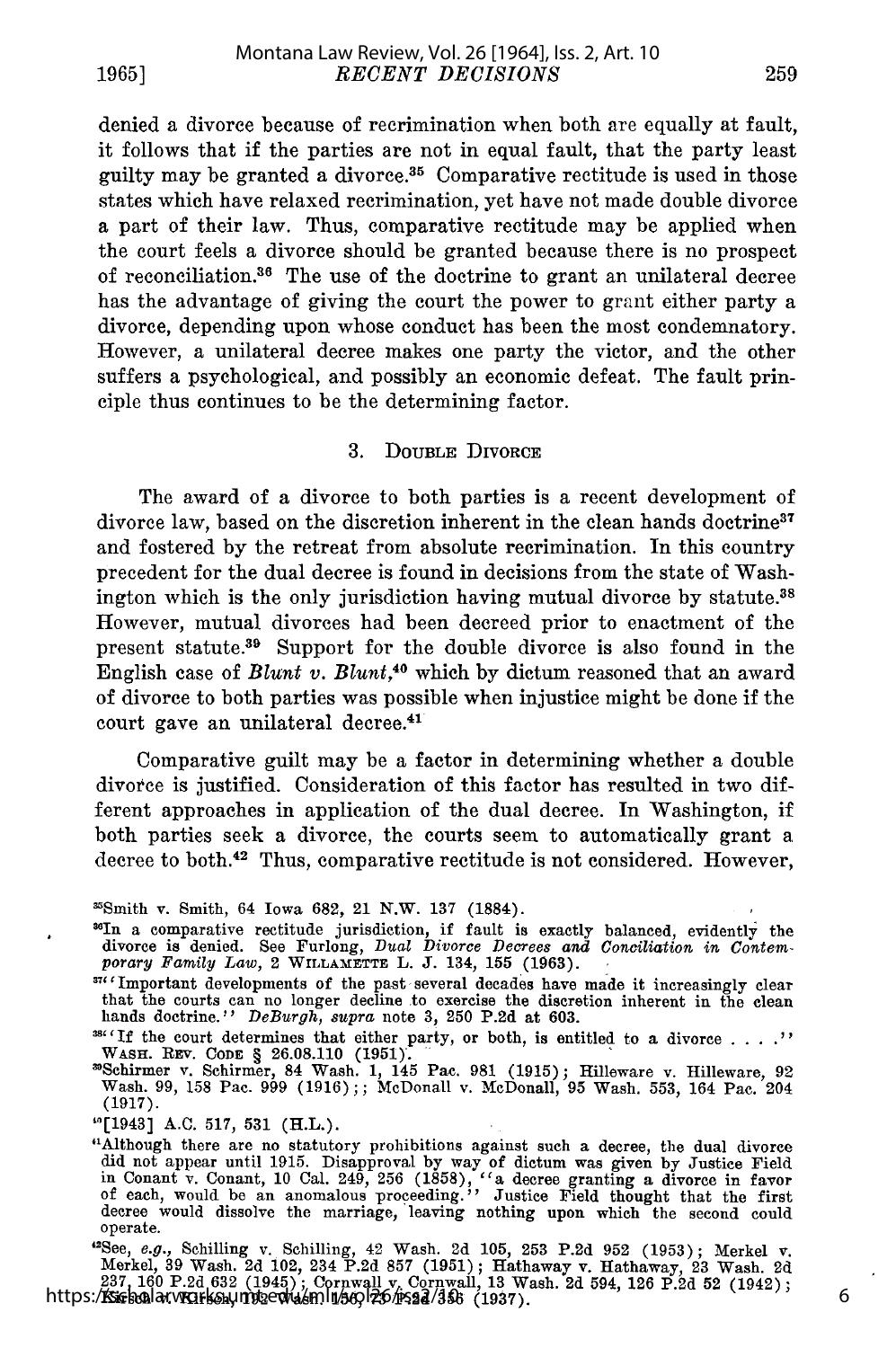260

in Washington, alimony and support do not depend on which spouse prevails.43 The English courts exercise more discretion in considering the three alternatives-denial of divorce, a unilateral decree, or divorce to both. A dual decree is awarded only when comparative guilt is balanced. The *DeBurgh* decision tends towards the English approach in that the California court indicated that comparative guilt may bear on whether a unilateral decree or double divorce should be awarded.<sup>44</sup>

Certain benefits result from judicious use of the double divorce: (1) the antagonisms resulting from the attempts of the spouses to prove the other at fault will be reduced,45 and the victory-reward defeat-sanction characteristics of the divorce will be eliminated, $46$  (2) the dual divorce leads towards abolition of adversary type divorce proceedings which are not always effective in handling marital difficulties,<sup>47</sup> and  $(3)$  the double divorce places both parties on an equal footing regarding alimony and support orders, and in some states may facilitate property settlements. Montana has no provision in its statutes for the division of property upon divorce, but in California and other states having community property laws, the dual divorce removes the superior tactical position held by the prevailing party of the unilateral decree. <sup>48</sup>

The use of double divorce in Montana should result in less emphasis being placed on fault, although it may continue to be one of several factors considered. Also, the mutual decree will give the courts more latitude in determining support and alimony. R. C. *M.* 1947, section 21-13949 provides that when a divorce is granted to the wife, the court *may* compel the husband to provide for the wife and children.<sup>50</sup> But, if the husband obtains the divorce, Montana courts have held that he cannot be forced to pay alimony and support.<sup>51</sup> However, the instant case indicates that when both obtain a divorce, the court may in its discretion order alimony for the wife although a divorce was granted against her. Several jurisdictions with similar statutes have so held.<sup>52</sup> This will help

- "'It should be noted that many other states are not restricted in considering alimony and support by which party was successful. These jurisdictions consider thhe circumstances and the nature of each spouse's misconduct and are not bound by principles of fault. Annot., 34 A.L.R. 313, 330 (1954).
- $P_{\rm R.C.M.}$  1947, § 21-139, "Where a divorce is granted for an offense of the husband the court may compel him to provide for the maintenance of the children of the marriage and to make such suitable allowance to the wife for her support . **.. ."**
- 'The husband may also be compelled to support the wife although she is unsuccessful in seeking a divorce. R.C.M. 1947, § 21-136, which is, in effect, a partial or limited divorce.

 $51B$ ischoff v. Bischoff, 70 Mont. 503, 226 Pac. 508 (1924); Damm v. Damm, 82 Mont. 239, 266 Pac. 410 (1928).

*52DeBurgh, supra* note **3;** *Burch* v. *Burch, supra* note 3. Published by ScholarWorks at University of Montana, 1964

<sup>&</sup>quot;The court considers the respective merits of the parties, and the circumstances in which divorce will leave them. Nerland v. Nerland, 173 Wash. 311, 23 P.2d 24 (1933). "250 P.2d at 606.

<sup>&</sup>quot;The alienation of children will be prevented, for no longer will the prevailing spouse be able to point out the other as being adjudged by court of being cruel or inhuman. "6For an extensive discussion of the elimination of fault as a basis for divorce, see Rutman, *Departure from Fault,* 1 J. FAMILY L. 181, 182 (1961).

<sup>&</sup>quot;7Moreover, the parties themselves probably prefer this type of decree. Furlong, *supra* note 36, at 162-3.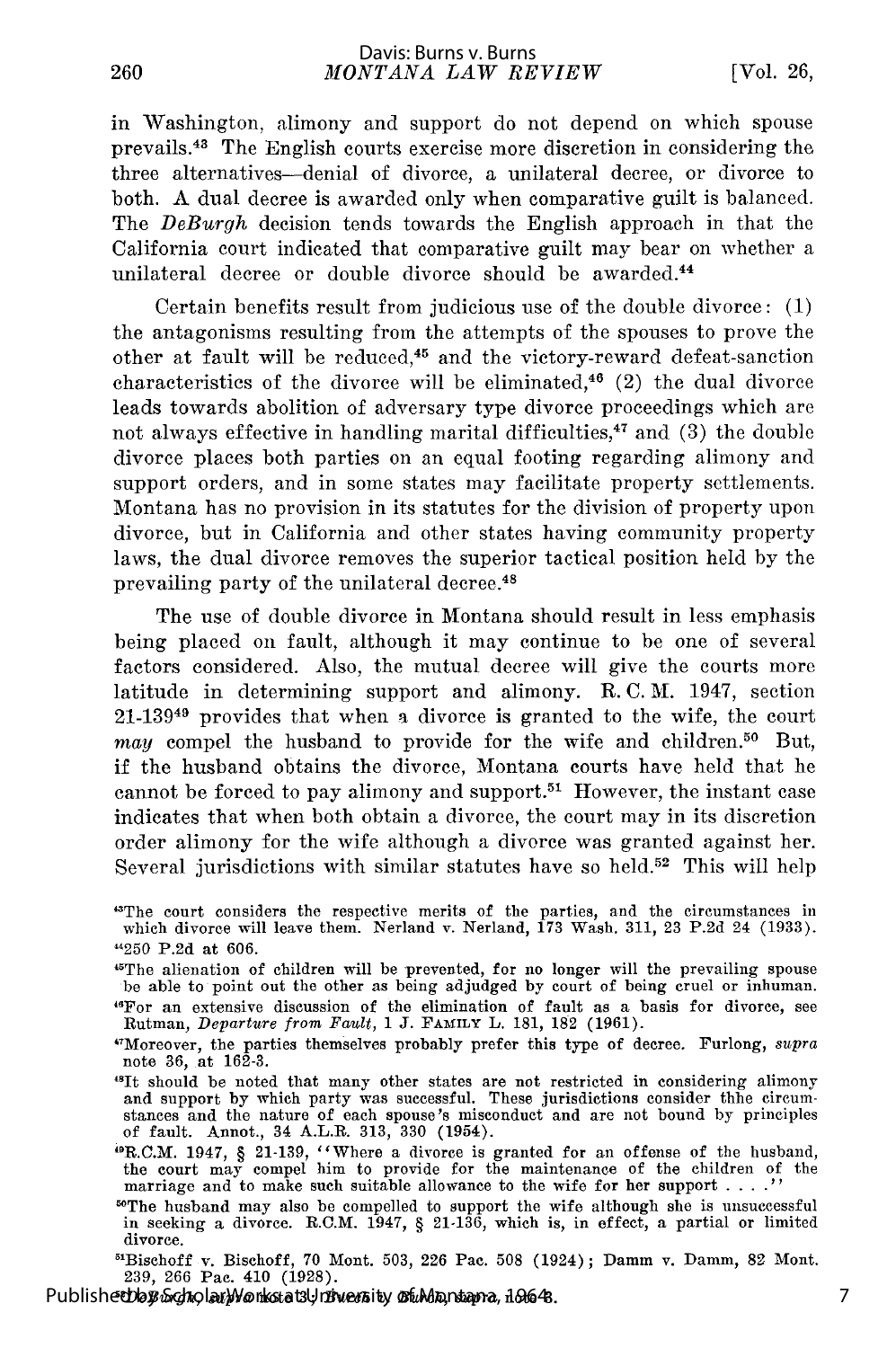eliminate the harshness and inflexibility which previously existed when only unilateral decrees were granted, or denied upon showing of recrimination. <sup>53</sup>

#### DOUBLE DIVORCE IN MONTANA

Although the Montana court has adopted double divorce, it is uncertain whether the court has also approved comparative rectitude. The court cites with approval decisions of other states which have adopted both the dual divorce and comparative rectitude, yet rejects the latter in the principal case, apparently looking to the economic situation of the parties:

[I]f the doctrine of comparative rectitude is resorted to . . . a unilateral decree in the lower court . . . would render that court without jurisdiction to make an equitable settlement with regard to alimony, thus leaving appellant at large in the community without means of support. In the case at bar, the lower court might very well have found, and this seems likely, in view of the evidence, that the appellant's conduct had been the more condemnatory, denied her relief, granted a divorce to respondent only and thus precluded the payment of alimony in any amount to appellant.  $\cdot \cdot \cdot$ .<sup>54</sup>

Thus the refusal to use comparative rectitude may be unique to the facts of this case; in another case the court might apply the doctrine to a factual situation where neither recrimination nor double divorce was justified. *Or,* the court may find desirable the increased discretion as to alimony and support, which is a characteristic of double divorce, and continue to grant the dual decree in every instance in which both spouses seek divorce and the marriage is hopelessly destroyed.

It is submitted that the better approach is that taken by the Montana Supreme Court in the principal case. The retention of the fault principle and the limitations regarding alimony and support orders inherent in the doctrine of comparative rectitude make it the less desirable form of discretionary recrimination. In addition, the award of double decrees should sharply reduce the number of uncontested divorces, since the appearance of both parties will no longer jeopardize the decree. Also, the placing of all marital differences before the court will allow settlement negotiations to be properly supervised and unfair advantages prevented. A liberal policy with respect to awarding double divorces would be a major step in the elimination of fault as the basis of divorce.<sup>55</sup> The enlarged discretionary powers should be welcomed by Montana courts operating within the framework of current statutes.

<sup>53</sup>A Tennessee court held that double divorce destroys any inference or presumption as to fault. *Barber v. Barber, supra* note 3.